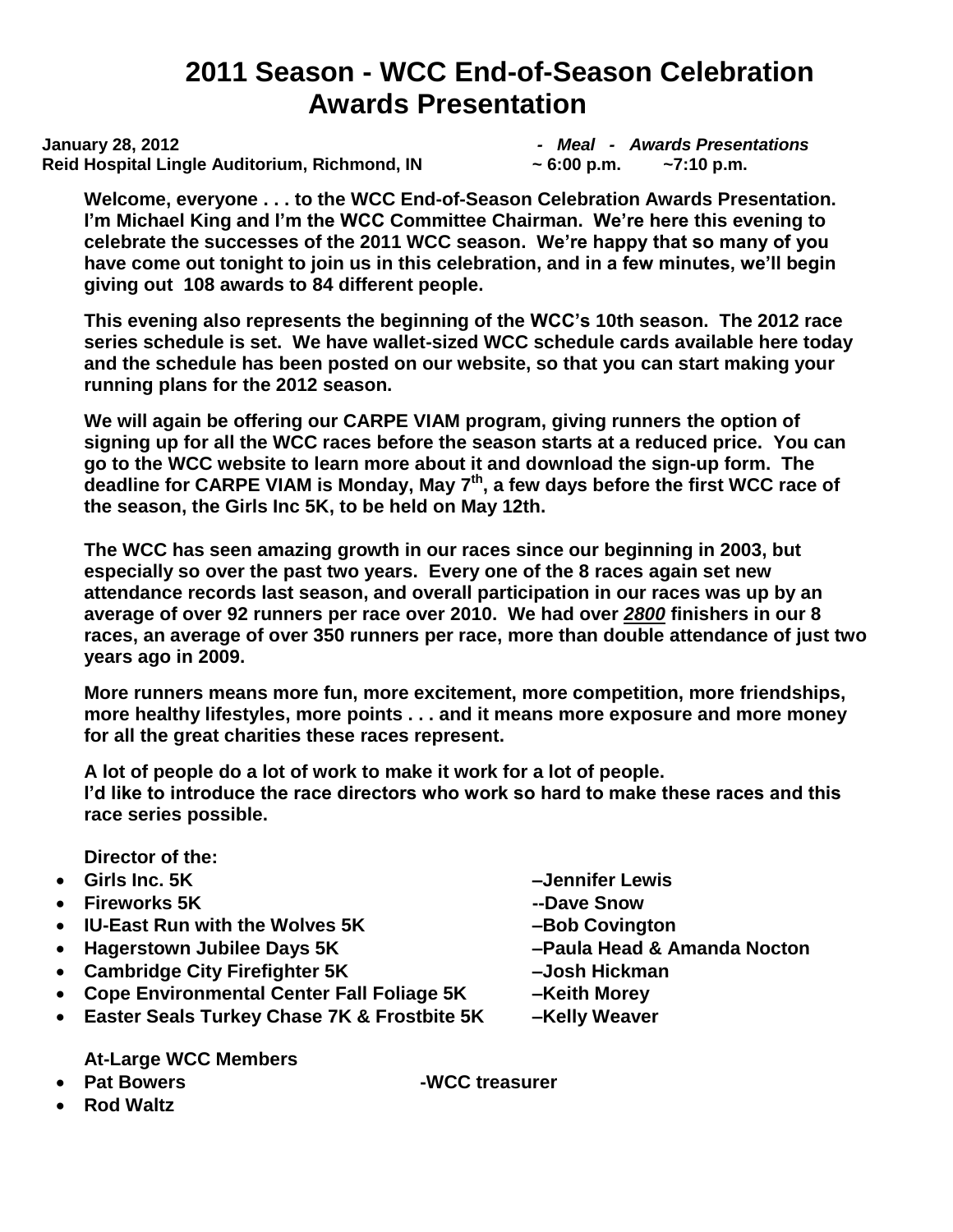**Every year these WCC Committee members work hard to make their individual races better, to eliminate glitches, to make improvements, to raise more money for their beneficiary and to make your running experience better. They all have a passion for the worthy causes they represent. But, from my perspective, what makes the WCC so unique and so successful is the cooperation all the race directors extend to each other, the time and effort they expend beyond their own races, to help every race of the series continues to improve and grow. Such cooperation is a rare thing, and its result has been evident in the growth of all of the WCC races beyond what any one race could have done by itself. The year-round involvement of these race directors, their dedication to each other and to the running community of east-central Indiana and west-central Ohio is what has made the tremendous growth of the WCC series possible. As runners and as members of this community, we own these race directors and their armies of volunteers a tremendous debt of gratitude.** 

**Thank you race directors!**

**\_\_\_\_\_\_\_\_\_\_**

**\_\_\_\_\_\_\_\_\_\_**

**\_\_\_\_\_\_\_\_\_\_**

**\_\_\_\_\_\_\_\_\_\_** 

**\_\_\_\_\_\_\_\_\_\_** 

**The WCC is greatly indebted to the people of Reid Hospital & Health Care Services for making this End-of-Season Celebration possible. For the last several years, Reid has provided this facility along with a grant to purchase the food, the awards and the prizes we distribute each year, and this End-of-Season Celebration would not be possible without their generous financial support year after year. Thank you very much, Reid Hospital & Health Care Services!** 

**We would also like to thank the Wayne County Prosecutor's Office for their annual financial support of our free entry program for pre-high school runners who participate in a WCC race for the first time. This program has been instrumental in helping the WCC in our efforts to introduce young people to the sport of distance running. And it seems to be working . . . For example, in our 12 & Under groups, participation has grown over the past four seasons from 32 to 43 to 75 in 2010 to 111 last season. Thank you, Wayne County Prosecutor's Office, for your support of young runners.**

**Additional thanks go to the Wayne County Foundation for their grant to be put toward the purchase of race timing equipment and accessories. This grant, along with a very large contribution from an anonymous donor, will be used to bring electronic chip timing to the WCC races this coming season.** 

**And finally, a reminder to all that the WCC is a 501(c)3 non-profit organization. Contributions to the WCC are tax deductable. The WCC would like to thank all those individuals who have donated to the WCC. Your contributions are greatly appreciated.**

**OK . . . It's time for awards!**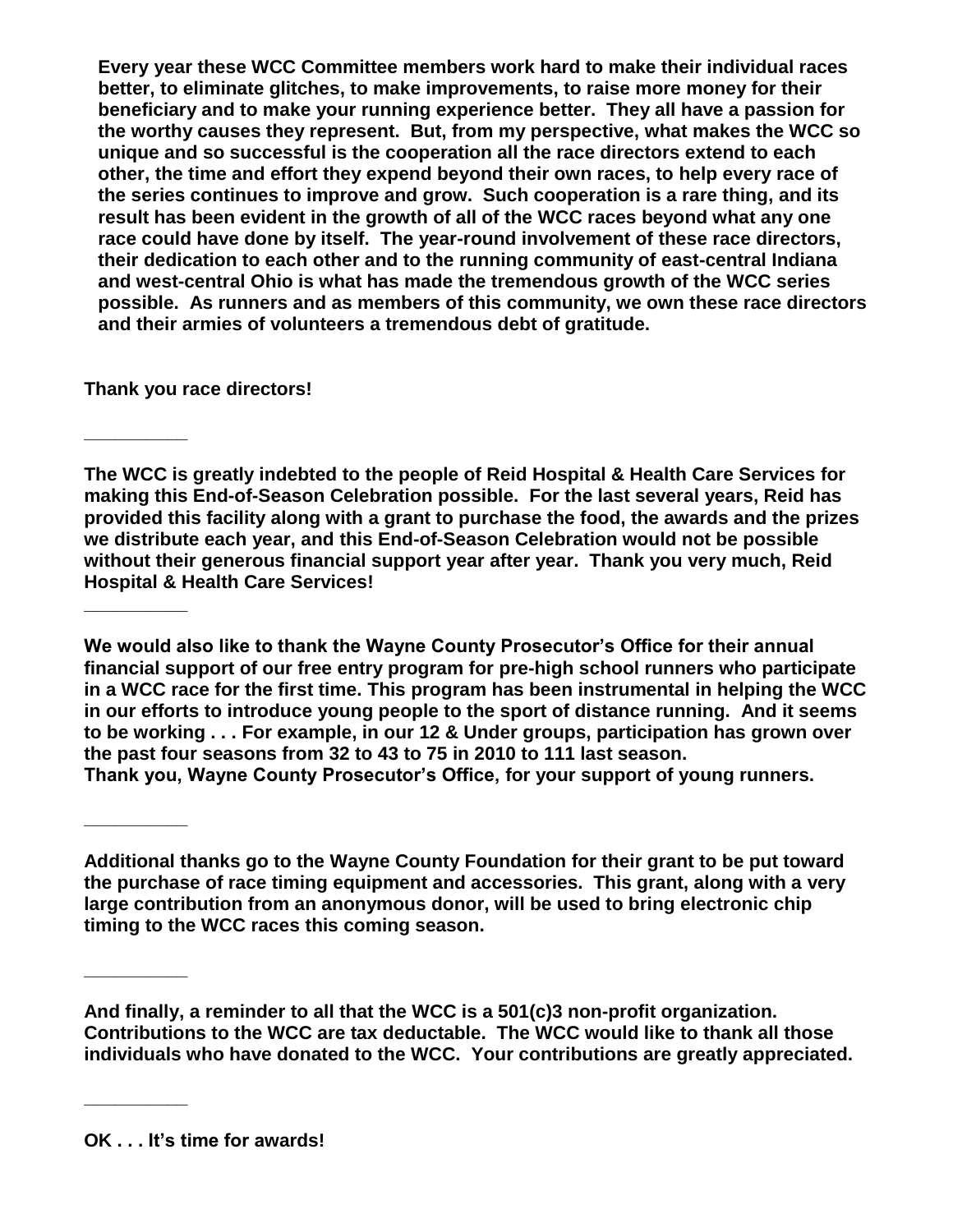# *12 & Under Female* 59 participants (new record)

# **The winner of the 12 & Under Female WCC is** *Sarah Dickman*

After running in the last three races of 2010, Sarah ran every race in 2011 and earned an agegroup record of 543 points. She placed 20<sup>th</sup> overall. She ran her fastest time of 26:21 in the Girls, Inc 5K, and ran consistent times all season long, finishing the Frostbite 5K in 26:30. She bettered her times in all 3 races she ran last year by an average of over 3 minutes per race. An 11-year-old making big improvements . . . points to a very promising future in distance running. Congratulations, *Sarah Dickman*.

**\_\_\_\_\_\_\_\_\_\_\_\_\_\_\_\_\_\_\_\_\_\_\_\_\_\_\_\_\_\_\_\_\_\_\_\_\_\_\_\_\_\_\_\_\_\_\_\_\_\_\_\_\_\_\_\_\_\_\_\_\_\_\_\_\_\_\_\_\_\_\_\_\_\_\_\_\_\_\_\_\_\_\_\_\_\_\_\_\_\_**

# **12 & Under Male** 52 participants (new record)

# **The winner of the 12 & Under Male WCC is** *Gabe Beatty*

Gabe ran his first WCC race in 23:09 at the Girls Inc 5K, taking advantage of the WCC free entry program. But he didn't stop there, continuing until he had run every race, earning an age-group record 554 points,  $7<sup>th</sup>$  overall in the WCC. He kept improving along the way, winning top age-group points in the Fireworks 5K and in the Jubilee Days 5K. He bettered his time when he ran the Firefighter 5K in 22:39 and finished a record setting season by running the Frostbite 5K in 21:01, over 2 minutes faster than his first race. He has a bright future in distance running.

**\_\_\_\_\_\_\_\_\_\_\_\_\_\_\_\_\_\_\_\_\_\_\_\_\_\_\_\_\_\_\_\_\_\_\_\_\_\_\_\_\_\_\_\_\_\_\_\_\_\_\_\_\_\_\_\_\_\_\_\_\_\_\_\_\_\_\_\_\_\_\_\_\_\_\_**

Congratulations, *Gabe Beatty*.

# *13-15 Female* 35 participants (new record)

### **The winner of the 13-15 Female WCC is** *Sarah Hornak*

Sarah ran in 4 races and accumulated 232 points. She started her season by running her best time of the year, 24:06 in the Fireworks 5K. She placed  $2^{nd}$  of 16 age-group runners in the Run with the Wolves 5K when she bettered her 2010 time by 14 seconds. She won a first place age-group award in the Jubilee Days 5K. She finished her successful season by winning top age-group points at the Fall Foliage 5K. She's just beginning to tap into her talent as a distance runner.

Congratulations, *Sarah Hornak*.

# **13-15 Male** 38 participants (new record)

# **The winner of the 13-15 Male WCC is** *Andrew Hoover*

After running 5 races and finishing  $6<sup>th</sup>$  in this age group in 2010, Andrew ran in 7 races this year and scored 378 points. He missed one race, the Firefighter 5K, because of his second season of participation on the Richmond High School XC team. He earned top age group points in the Cope Environmental Center Fall Foliage 5K and in the Frostbite 5K, where he ran his best time of the season, over a minute faster than his best time of 2010. He continues to show improvement and potential as a distance runner.

**\_\_\_\_\_\_\_\_\_\_\_\_\_\_\_\_\_\_\_\_\_\_\_\_\_\_\_\_\_\_\_\_\_\_\_\_\_\_\_\_\_\_\_\_\_\_\_\_\_\_\_\_\_\_\_\_\_\_\_\_\_\_\_\_\_\_\_\_\_\_\_\_\_\_\_**

Congratulations, *Andrew Hoover*.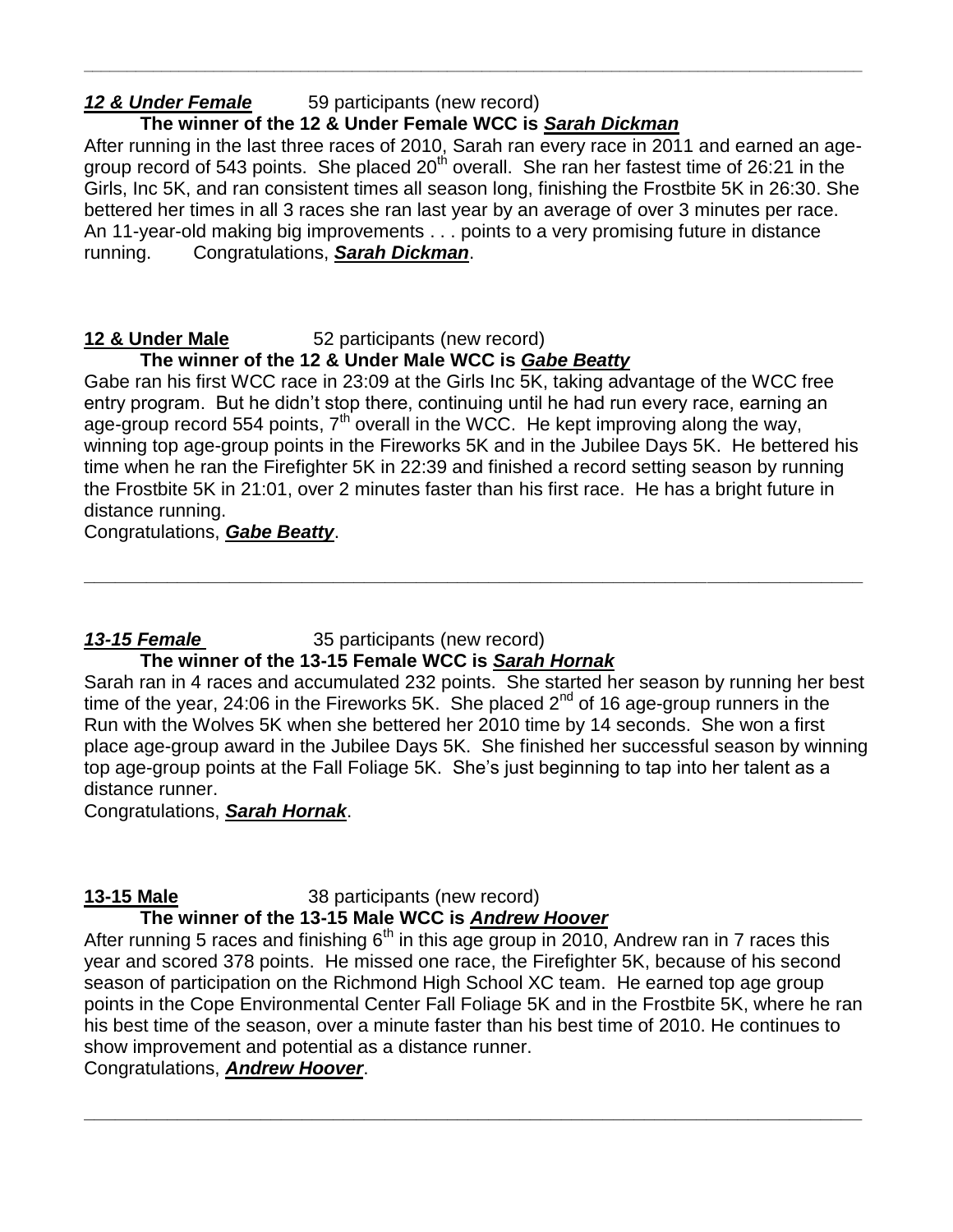# *16-18 Female* 23 participants

# **The winner of the 16-18 Female WCC is** *Sasha York*

Sasha ran her first WCC race in the Girls Inc 5K. You all know what that's like. First race. Not knowing what to expect. And this age-group has the speedsters! Five different runners from this group earned Top-5 points sometime during the season. But Sasha just kept plugging along, race after race. She recorded her best time of 38:52 in the Firefighter 5K where she earned 2<sup>nd</sup> place age-group points. By the end of the season she had accumulated 447 points and had become only the second ever 16-18 Female to run every WCC race in a season. Congratulations, *Sasha York*.

\_\_\_\_\_\_\_\_\_\_\_\_\_\_\_\_\_\_\_\_\_\_\_\_\_\_\_\_\_\_\_\_\_\_\_\_\_\_\_\_\_\_\_\_\_\_\_\_\_\_\_\_\_\_\_\_\_\_\_\_\_\_\_\_\_\_\_\_\_\_\_\_\_\_\_

# **16-18 Male** 42 participants

# **The winner of the 16-18 Male WCC is** *Curtis Hieger*

Curtis is accepting his second WCC age-group title, having won the 13-15 title in 2009. He ran 6 races and scored 406 points. He ran his best WCC time of the year of 19:06 in the Frostbite 5K. He earned Top-5 points two times, placing 5<sup>th</sup> in both the Jubilee Days 5K and the Fall Foliage 5K. He completed a stellar four year XC career as a senior at Northeastern High School, helping his team win its 3<sup>rd</sup> consecutive Tri-Eastern Conference championship and leading his team to the Rushville Regional for the 4<sup>th</sup> consecutive year by running a 17:21 in the Connersville Sectional, where he place 4<sup>th</sup>.

**\_\_\_\_\_\_\_\_\_\_\_\_\_\_\_\_\_\_\_\_\_\_\_\_\_\_\_\_\_\_\_\_\_\_\_\_\_\_\_\_\_\_\_\_\_\_\_\_\_\_\_\_\_\_\_\_\_\_\_\_\_\_\_\_\_\_\_\_\_\_\_\_\_\_\_**

Congratulations, *Curtis Hieger*.

### *19-24 Female* 62 participants (new record) **The winner of the 19-24 Female WCC is** *Tonya Paxton*

Tonya is accepting her  $2^{nd}$  age-group award, also winning this age group in 2009. She participated in every race for the 5<sup>th</sup> consecutive season and piled up 492 points. She hasn't missed a race since she showed up for her first WCC race, the Cambridge City Firefighter 5K, in 2006. She got off to a fast start this season, picking up top age group points in the Girls Inc 5K and running her best time ever in a WCC race, 25:02 at the Fireworks 5K. She picked up volunteer points at the Fall Foliage 5K when she was unable to run, and walked the last two races to pick up just enough points to squeak out a one point win. Congratulations, *Tonya Paxton*.

**19-24 Male** 58 participants (new record)

**The winner of the 19-24 Male WCC is** *Kyle Frost*

Kyle competed within an age group that has many of the very best runners. Ten different runners from this age group earned Top-5 points sometime during the season. This is his third consecutive year to run every race and he earned 499 points. He has improved his personal record 5K time each of those 3 seasons, this year setting a new PR of 20:23 in the Girls Inc 5K, over one minute faster than his previous best. He ran fast times all season long, running personal best times in the last four races of the year for those courses, finishing the season by running the Frostbite 5K in a personal best of 20:59, picking up 8 age group points to win this award by 7 points.

### Congratulations, *Kyle Frost* . **\_\_\_\_\_\_\_\_\_\_\_\_\_\_\_\_\_\_\_\_\_\_\_\_\_\_\_\_\_\_\_\_\_\_\_\_\_\_\_\_\_\_\_\_\_\_\_\_\_\_\_\_\_\_\_\_\_\_\_\_\_\_\_\_\_\_\_\_\_\_\_\_\_\_\_**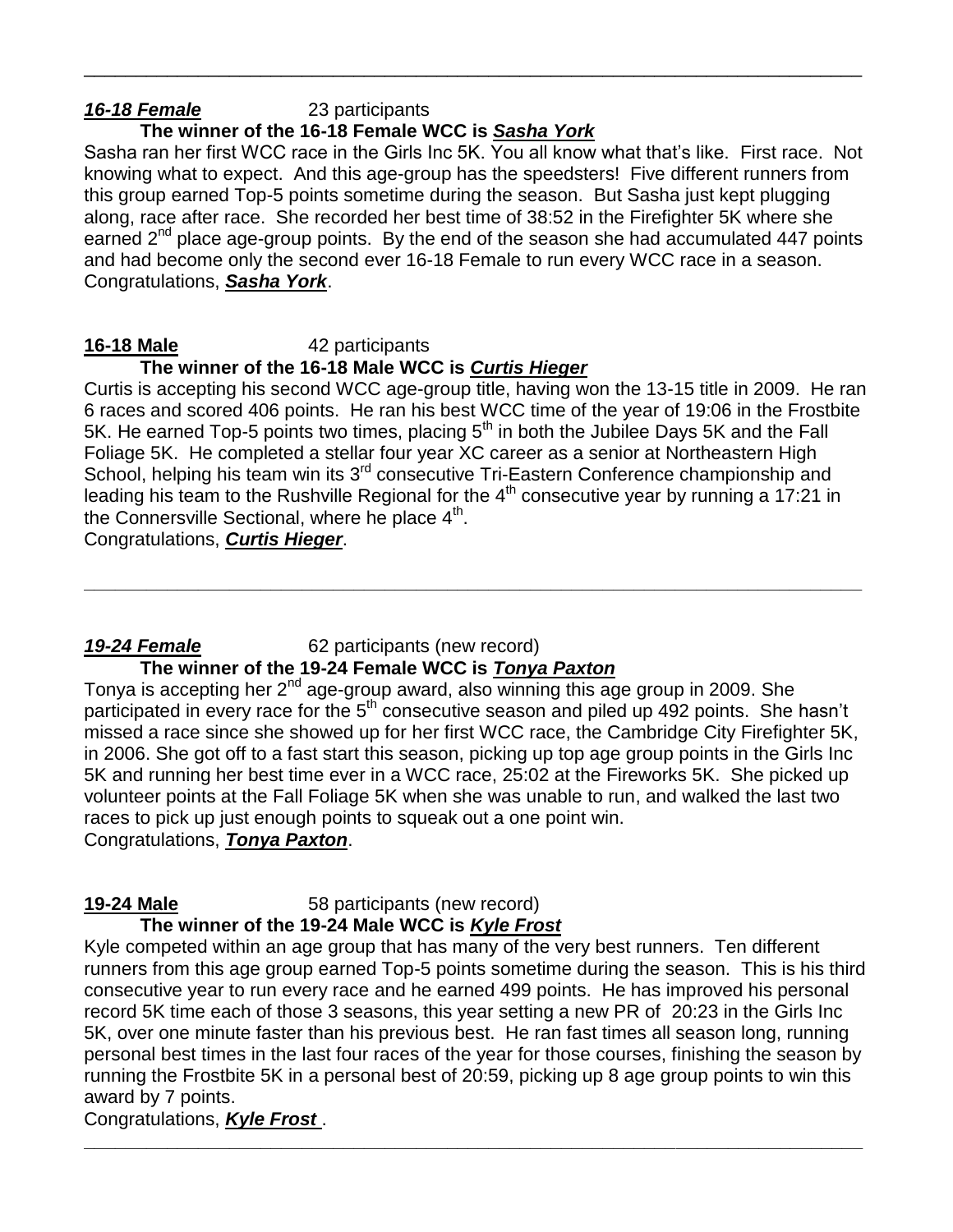### *25-29 Female* 71 participants (new record)

### **The winner of the 25-29 Female WCC is** *Nicole Andreas*

Nicole made a big splash as a newcomer to the WCC by running every race and setting an age-group record of 719 points, placing 5<sup>th</sup> overall. She scored Top-5 points in the Firefighter 5K where she placed  $5<sup>th</sup>$ , missed Top-5 points by one second at the Hagerstown Jubilee Days 5K where she finished  $6<sup>th</sup>$ , and placed  $2<sup>hd</sup>$  overall in the Fall Foliage 5K. She never placed lower than 12<sup>th</sup> in any race all year. She ran her best time of the season, 21:59, in the Frostbite 5K, nearly a minute faster than her first WCC race at Girls Inc. She's fast and improving.

*\_\_\_\_\_\_\_\_\_\_\_\_\_\_\_\_\_\_\_\_\_\_\_\_\_\_\_\_\_\_\_\_\_\_\_\_\_\_\_\_\_\_\_\_\_\_\_\_\_\_\_\_\_\_\_\_\_\_\_\_\_\_\_\_\_\_\_\_\_\_\_\_\_\_\_*

Congratulations, *Nicole Andreas*.

### **25-29 Male** 41 participants (new record)

**The winner of the 25-29 Male WCC is** *Sean Andreas*

This is the first time a WCC age group winner has been decided by a scoring rules tie-breaker. Sean won the last 4 head-to-head races to create that tie and tie-breaker. Along the way, he ran every race, accumulated 534 points, and placed  $13<sup>th</sup>$  overall. He earned top age-group points in the Firefighter 5K and in the Fall Foliage 5K. He kept getting faster as the season progressed, running the Frostbite 5K in a season best 20:03, nearly a minute and a half faster than his Girls Inc 5K time.

Congratulations, *Sean Andreas*.

*And I'd like to make honorable mention of the very close 2nd place runner in this age group, Dean Knapp. It took a great performance to beat you, Dean. A switch of only 3 seconds at Turkey Chase was the difference!*

**\_\_\_\_\_\_\_\_\_\_\_\_\_\_\_\_\_\_\_\_\_\_\_\_\_\_\_\_\_\_\_\_\_\_\_\_\_\_\_\_\_\_\_\_\_\_\_\_\_\_\_\_\_\_\_\_\_\_\_\_\_\_\_\_\_\_\_\_\_\_\_\_\_\_\_**

### **30-34 Female** 88 participants (new record - this was the largest age group) **The winner of the 30-34 Female WCC is** *Quyen Wolfe*

In 2006, there were only 14 participants in this age group. Having run in WCC races since 2008, Quyen ran in every race for the first time this year. She accumulated an age-group record 616 points, placing her  $7<sup>th</sup>$  overall in the WCC. She opened the season by running the Girls Inc 5K in a WCC personal best 5K time of 25:15. She followed that with a course PR in the Fireworks 5K where she ran 25:39. She completed the season by posting another race PR in the Frostbite 5K.

Congratulations, *Quyen Wolfe*.

# **30-34 Male** 54 participants (new record)

### **The winner of the 30-34 Male WCC is** *Matt Logston*

Matt ran one race in 2010, his first WCC race, when he ran the Jubilee Days 5K in 28:30. This season he ran every race, racking up 539 points. He ran a season best time of 22:03 in the Firefighter 5K. When he ran at Hagerstown this year, he ran 5 minutes faster than he did in his first race and placed  $2^{nd}$  in his age group. He earned a total of 97 age-group points and finished the season by running under 23 minutes for the third time in the Frostbite 5K. Congratulations, *Matt Logston*.

**\_\_\_\_\_\_\_\_\_\_\_\_\_\_\_\_\_\_\_\_\_\_\_\_\_\_\_\_\_\_\_\_\_\_\_\_\_\_\_\_\_\_\_\_\_\_\_\_\_\_\_\_\_\_\_\_\_\_\_\_\_\_\_\_\_\_\_\_\_\_\_\_\_\_\_**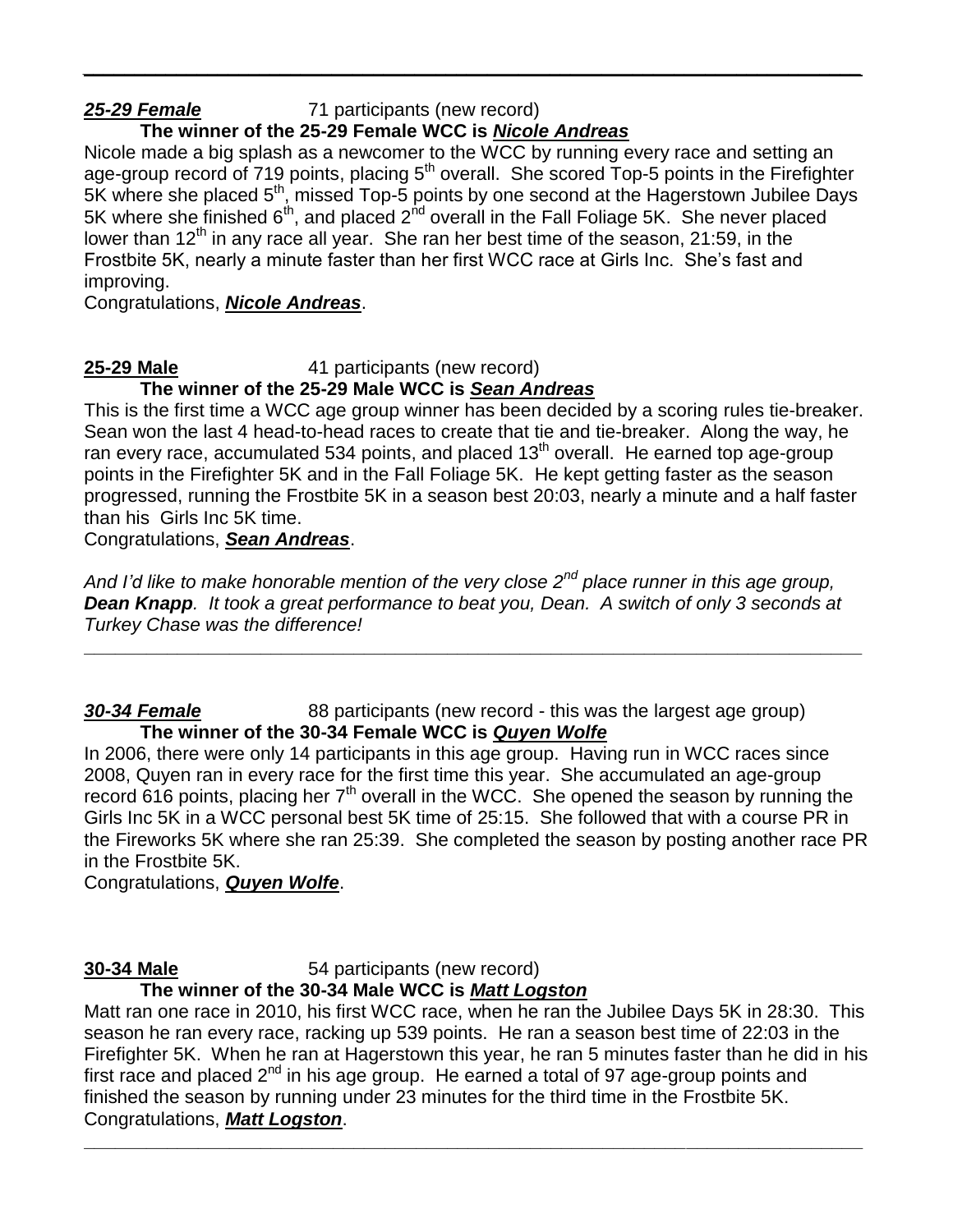# *35-39 Female* 72 participants (new record)

# **The winner of the 35-39 Female WCC is** *Tiffany Mull*

Tiffany set a new age group record of 800 points. She ran in 6 races, earning Top 5 points five times, placing 5<sup>th</sup> overall in the Turkey Chase 7K, 4<sup>th</sup> at the Girls Inc 5K, 4<sup>th</sup> at the Run with the Wolves 5K,  $\tilde{A}^{th}$  at the Cambridge City Firefighter 5K and 2<sup>nd</sup> at the Jubilee Days 5K. She set personal best times on every course she ran this season, with a WCC PR 5K time of 21:09 in the Firefighter 5K. Her 23:45 at Hagerstown bettered her previous best by over 3 ½ minutes and seven minutes better than last year.

\_\_\_\_\_\_\_\_\_\_\_\_\_\_\_\_\_\_\_\_\_\_\_\_\_\_\_\_\_\_\_\_\_\_\_\_\_\_\_\_\_\_\_\_\_\_\_\_\_\_\_\_\_\_\_\_\_\_\_\_\_\_\_\_\_\_\_\_\_\_\_\_\_\_\_

Congratulations, *Tiffany Mull*.

### **35-39 Male** 43 participants (new record)

**The winner of the 35-39 Male WCC is** *Brian Schleeper*

Brian has been running WCC races since 2006. But this year he ran every race for the first time and he ran them all a lot faster. He racked up 556 points by earning top age-group points in 6 of the 8 races, placing a close second in the other two. He was  $6<sup>th</sup>$  overall in the final WCC standings. He posted personal best times on every course, and continued improving as the season progressed, running his best 5K time of the year of 19:26 at the Frostbite 5K. Congratulations, *Brian Schleeper*.

**\_\_\_\_\_\_\_\_\_\_\_\_\_\_\_\_\_\_\_\_\_\_\_\_\_\_\_\_\_\_\_\_\_\_\_\_\_\_\_\_\_\_\_\_\_\_\_\_\_\_\_\_\_\_\_\_\_\_\_\_\_\_\_\_\_\_\_\_\_\_\_\_\_\_\_**

*40-44 Female* 69 participants (new record)

# **The winner of the 40-44 Female WCC is** *Pam Mertz*

Pam broke her own age-group record set last year when she put up 630 points by running in three races and volunteering her help with the IU-East Run with the Wolves 5K. She placed  $6<sup>th</sup>$  overall in the WCC. She placed  $5<sup>th</sup>$  in the Frostbite 5K, 2<sup>nd</sup> in the Fireworks 5K and ran her best time of the year, a still speedy 19:53, when she placed  $2<sup>nd</sup>$  in the Firefighter 5K. She now has a second age-group title to go along with her 6 WCC Championships. Congratulations, *Pam Mertz*.

**40-44 Male** 58 participants (new record) **The winner of the 40-44 Male WCC is** *Jim Migoski*

This age-group is notorious for tough competition. Jim was one of seven runners from this category who ran every race, accumulating 567 points. He made his WCC debut when he ran the last 3 races of 2010, then opened this season by running the Girls Inc 5K 2:35 faster than his best that previous year. He improved upon that time by running the Fireworks 5K in a season best 20:37. He ran consistent times all season long, finishing the Frostbite 5K in 21:08, two seconds faster than that opening Girls Inc 5K race.

**\_\_\_\_\_\_\_\_\_\_\_\_\_\_\_\_\_\_\_\_\_\_\_\_\_\_\_\_\_\_\_\_\_\_\_\_\_\_\_\_\_\_\_\_\_\_\_\_\_\_\_\_\_\_\_\_\_\_\_\_\_\_\_\_\_\_\_\_\_\_\_\_\_\_\_**

Congratulations, *Jim Migoski*.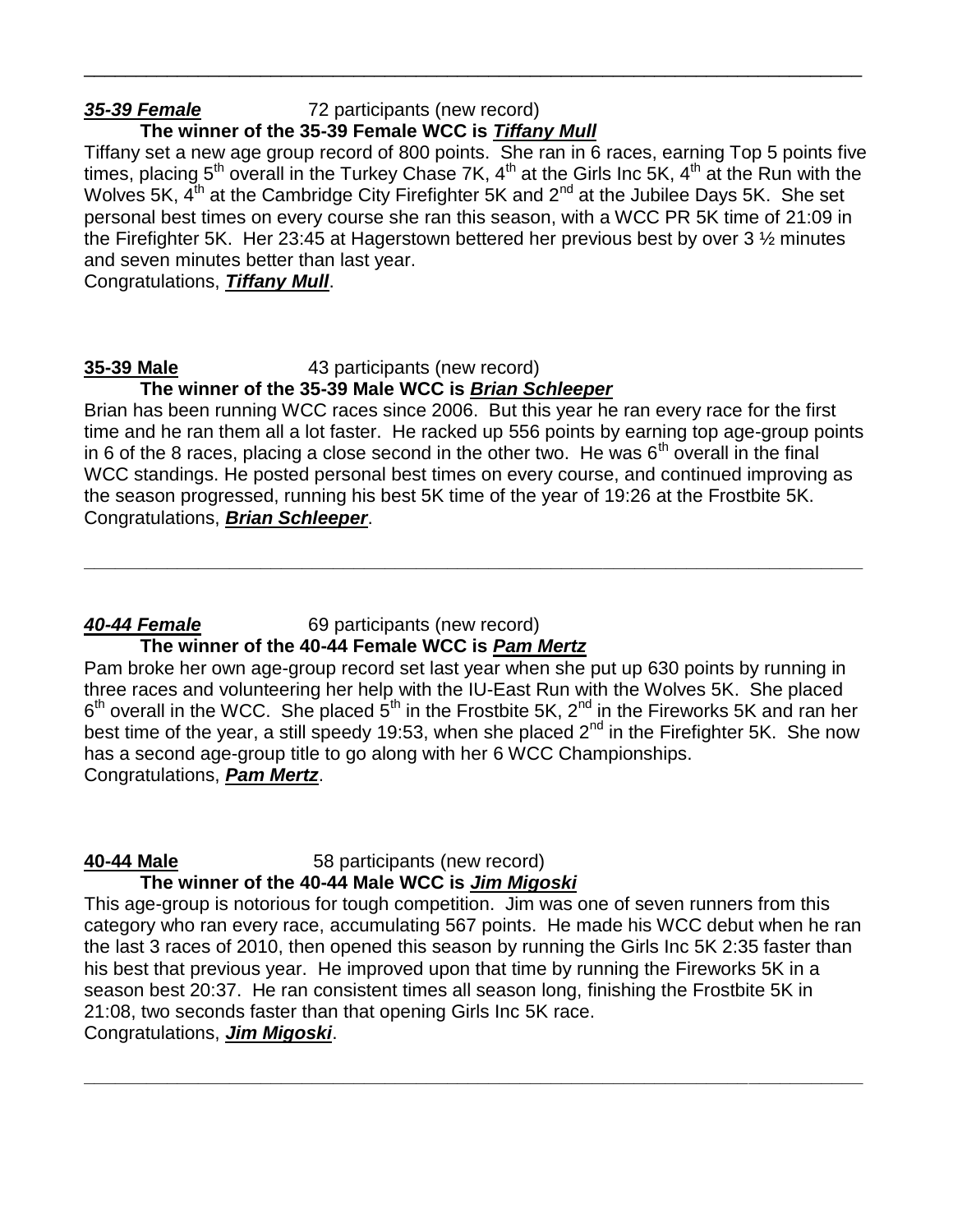# *45-49 Female* 78 participants (new record)

# **The winner of the 45-49 Female WCC is** *Anita Dwenger*

Anita was a newcomer to the WCC this season. She ran every race and set an age-group record of 606 points in one of the WCC's toughest age groups. Six other runners in this group ran every race. She made her move to the top when she placed  $2^{nd}$  of 34 in this age-group at the Run with the Wolves 5K. She earned top age-group points for the first time in the Hagerstown Jubilee Day 5K, and then followed that by winning top age-group points again in the Firefighter 5K, where she ran her season best time of 25:48. Congratulations, *Anita Dwenger*.

*\_\_\_\_\_\_\_\_\_\_\_\_\_\_\_\_\_\_\_\_\_\_\_\_\_\_\_\_\_\_\_\_\_\_\_\_\_\_\_\_\_\_\_\_\_\_\_\_\_\_\_\_\_\_\_\_\_\_\_\_\_\_\_\_\_\_\_\_\_\_\_\_\_\_\_*

### **45-49 Male** 39 participants (not a new record - 42 last year) **The winner of the 45-49 Male WCC is** *Steve Walkotte*

Steve has participated in about 90% of WCC races since our beginning in 2003. This is his 4<sup>th</sup> age-group award. This year he ran every race for the  $6<sup>th</sup>$  time, and he accumulated 539 points, placing 10<sup>th</sup> overall in the WCC. He ran amazingly consistent, and I might add, fast, times all season. His pace per mile times only varied about 2 seconds per mile in the five races run on pavement. He ran his fastest time of the year, 19:48, in the Frostbite 5K, his fastest Frostbite time since 2007.

**\_\_\_\_\_\_\_\_\_\_\_\_\_\_\_\_\_\_\_\_\_\_\_\_\_\_\_\_\_\_\_\_\_\_\_\_\_\_\_\_\_\_\_\_\_\_\_\_\_\_\_\_\_\_\_\_\_\_\_\_\_\_\_\_\_\_\_\_\_\_\_\_\_\_\_**

Congratulations, *Steve Walkotte*.

### *50-54 Female* 44 participants (new record) **The winner of the 50-54 Female WCC is** *Belinda Gray*

Belinda scored 536 points, breaking her own age-group record she set last year. She ran every race for the  $2<sup>nd</sup>$  consecutive year. She took the lead in this age group when she won top age group points in the Hagerstown Jubilee Days 5K, where she ran a course PR by 19 seconds in her third go at that hilly double loop. She ran her season best time of 28:07 at the Firefighter 5K and finished the season strong by running the Frostbite 5K in 29:31, just 2 seconds off her PR for that race.

Congratulations, *Belinda Gray*.

**50-54 Male** 47 participants (new record) **The winner of the 50-54 Male WCC is** *Ron Bauman*

Ron ran his first WCC race in 2007. This season he ran every race for the first time after coming very close last year when he ran every race except the Frostbite 5K. He set an agegroup record of 562 points and he placed  $5<sup>th</sup>$  overall. He set a race PR in the Fireworks  $5K$ when he ran a season best time of 20:36, improving his 2010 time by 17 seconds. He placed near the top of his age group in every race and accumulated 120 age-group points, winning this title going away by 34 points.

**\_\_\_\_\_\_\_\_\_\_\_\_\_\_\_\_\_\_\_\_\_\_\_\_\_\_\_\_\_\_\_\_\_\_\_\_\_\_\_\_\_\_\_\_\_\_\_\_\_\_\_\_\_\_\_\_\_\_\_\_\_\_\_\_\_\_\_\_\_\_\_\_\_\_\_**

Congratulations, *Ron Bauman*.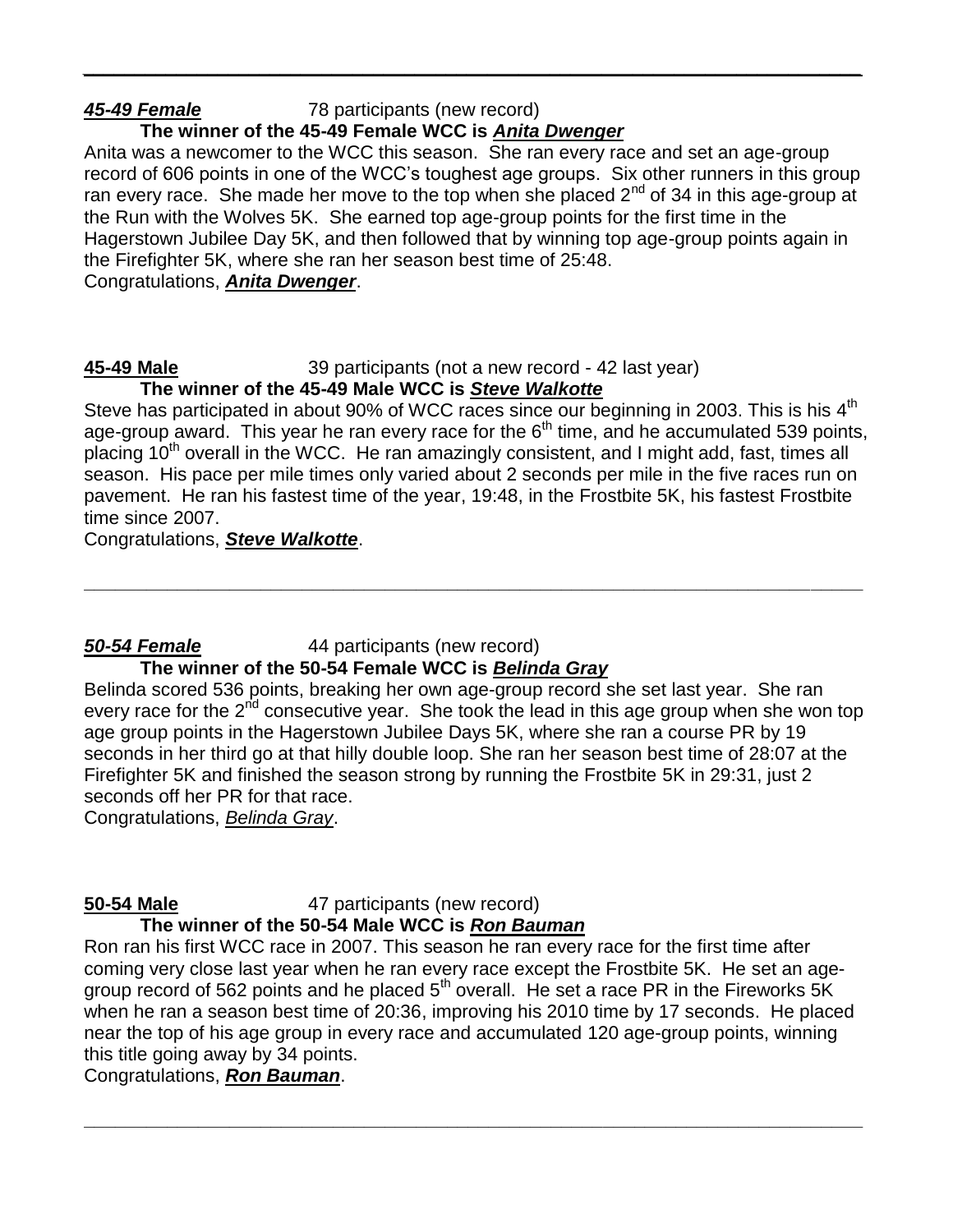# *55-59 Female* 29 participants (new record)

# **The winner of the 55-59 Female WCC is** *Sarah Geise*

Sarah defended her age group title she won last season, and added to her record setting accomplishments. She accumulated 470 points, breaking her own age-group record set last year when she became the first ever woman in this age-group to run every race. She ran every race again this year, but had to fend off two others who also ran every race to challenge her. She ran her best time of the season, 46:08, in the Frostbite 5K, making it a clean sweep of placing ahead of her two nearest challengers in all 8 races. Congratulations, *Sarah Geise*.

\_\_\_\_\_\_\_\_\_\_\_\_\_\_\_\_\_\_\_\_\_\_\_\_\_\_\_\_\_\_\_\_\_\_\_\_\_\_\_\_\_\_\_\_\_\_\_\_\_\_\_\_\_\_\_\_\_\_\_\_\_\_\_\_\_\_\_\_\_\_\_\_\_\_\_

### **55-59 Male** 28 participants (new record)

### **The winner of the 55-59 Male WCC is** *Ronnie Lindley*

Ron is accepting his second age-group award, having won his age-group previously in 2009. His 487 points this year was one point better than his previous WCC best season. He ran every race for the 2<sup>nd</sup> time. He ran his best time of the year, 23:47, in the Fireworks 5K where he place 2<sup>nd</sup> in the age-group. He ran very consistent times all season long, and showed continued improvement in speed by setting personal bests in the Fireworks 5K, the Cope Center Fall Foliage 5K and the Frostbite 5K.

**\_\_\_\_\_\_\_\_\_\_\_\_\_\_\_\_\_\_\_\_\_\_\_\_\_\_\_\_\_\_\_\_\_\_\_\_\_\_\_\_\_\_\_\_\_\_\_\_\_\_\_\_\_\_\_\_\_\_\_\_\_\_\_\_\_\_\_\_\_\_\_\_\_\_\_**

Congratulations, *Ronnie Lindley*.

# *60-64 Female* 17 participants (new record)

# **The winner of the 60-64 Female WCC is** *Yvona Wolfe*

For the first time ever, this age group had some real competition, with 3 ladies earning over 360 points, enough to break the old record for points in this age group. Yvona set an agegroup record of 452 points. In the 9 years of WCC races, she is the first person ever from this age-group to participate in every race. She posted progressively faster times as the season unfolded and she recorded her fastest time of the year, 48:39, in the Frostbite 5K. Congratulations, *Yvona Wolfe*.

**60-64 Male** 15 participants (new record)

### **The winner of the 60-64 Male WCC is** *Chuck Wolfe*

Chuck was a newcomer to the WCC this season and became only the  $2<sup>nd</sup>$  person ever from this age group to run every race, and the only one to do it in the past 5 years. He earned 450 points. He ran his season's fastest time of 37:43 in the Firefighter 5K in Cambridge City, and finished the year strong by running the Frostbite 5K in 38:40, over 7 minutes faster than his first WCC race, the Girls Inc 5K.

**\_\_\_\_\_\_\_\_\_\_\_\_\_\_\_\_\_\_\_\_\_\_\_\_\_\_\_\_\_\_\_\_\_\_\_\_\_\_\_\_\_\_\_\_\_\_\_\_\_\_\_\_\_\_\_\_\_\_\_\_\_\_\_\_\_\_\_\_\_\_\_\_\_\_\_**

Congratulations, *Chuck Wolfe*.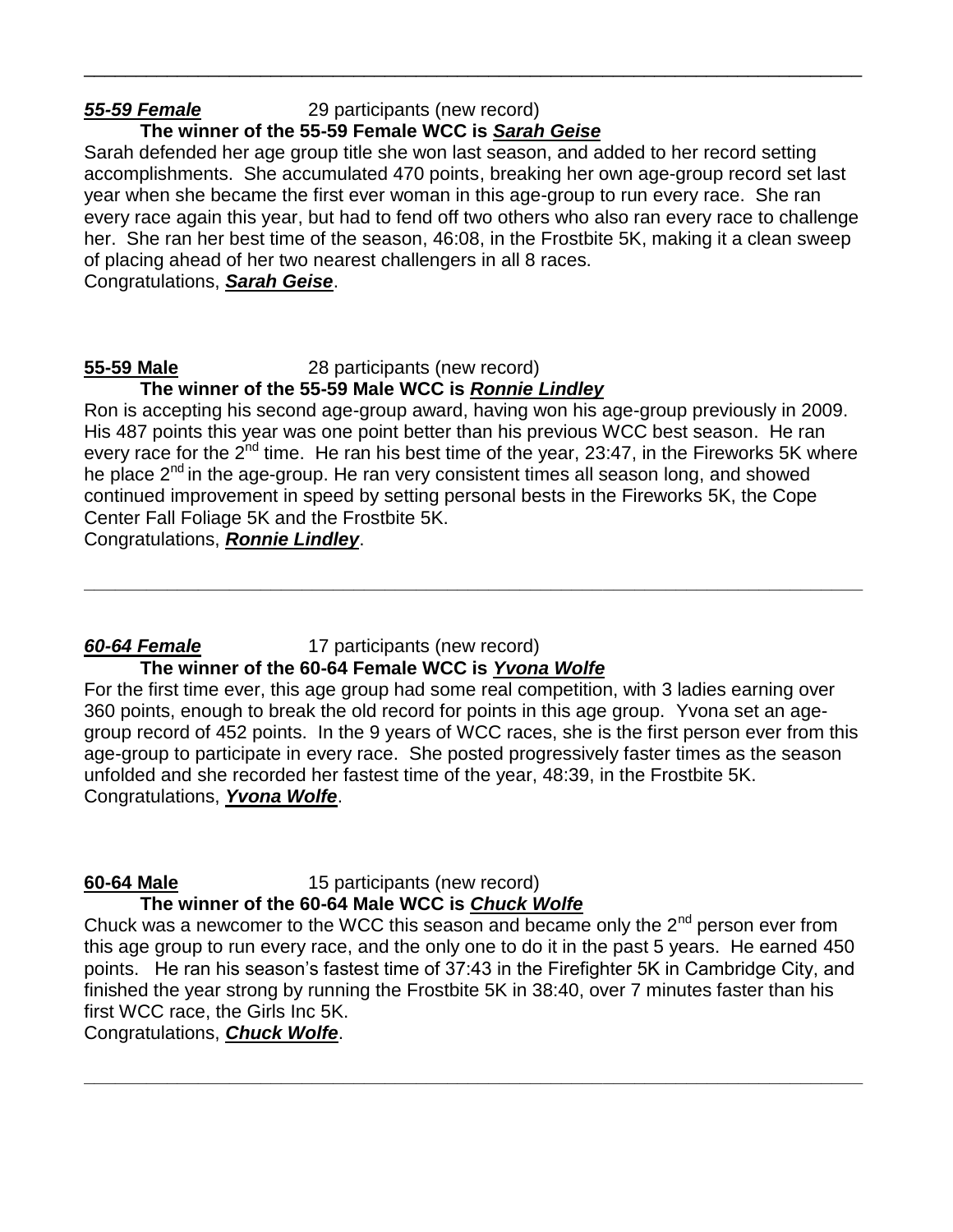# *65-69 Female* 5 participants (new record)

# **The winner of the 65-69 Female WCC is** *Pat Bowers*

This is Pat's  $4<sup>th</sup>$  consecutive age-group award. Her 450 points this season broke her own agegroup record set in 2009. She's the only female in this age-group to run every race, and she did it for the second time in the past 3 years. She ran personal best times in 7 of the 8 races this season and she ran her fastest ever WCC 5K time of 33:20 in the Frostbite 5K. That time is equivalent to a 22:08 age-graded time. Pretty impressive. Congratulations, *Pat Bowers*.

\_\_\_\_\_\_\_\_\_\_\_\_\_\_\_\_\_\_\_\_\_\_\_\_\_\_\_\_\_\_\_\_\_\_\_\_\_\_\_\_\_\_\_\_\_\_\_\_\_\_\_\_\_\_\_\_\_\_\_\_\_\_\_\_\_\_\_\_\_\_\_\_\_\_\_

### **65-69 Male** 10 participants (new record)

### **The winner of the 65-69 Male WCC is** *Leland Nicholson*

Leland decided to run his first WCC race, the Girls Inc 5K, at the age of 69. He finished a few seconds behind his 7-year old granddaughter. Month after month, race after race, he continued to put up 50 points. He got faster as the season progressed and he ran his best time of 37:53 in the last race, the Frostbite 5K. He accumulated 443 points while becoming the oldest person ever to run every race in a WCC season. So he starts out running with a granddaughter and ends up accomplishing something in the WCC that's never been done before.

**\_\_\_\_\_\_\_\_\_\_\_\_\_\_\_\_\_\_\_\_\_\_\_\_\_\_\_\_\_\_\_\_\_\_\_\_\_\_\_\_\_\_\_\_\_\_\_\_\_\_\_\_\_\_\_\_\_\_\_\_\_\_\_\_\_\_\_\_\_\_\_\_\_\_\_**

**\_\_\_\_\_\_\_\_\_\_\_\_\_\_\_\_\_\_\_\_\_\_\_\_\_\_\_\_\_\_\_\_\_\_\_\_\_\_\_\_\_\_\_\_\_\_\_\_\_\_\_\_\_\_\_\_\_\_\_\_\_\_\_\_\_\_\_\_\_\_\_\_\_\_\_**

Congratulations, *Leland Nicholson*.

*70+ Female* 3 participants (tied record) *None Qualified* **70+ Male** 4 participants (tied record) *None Qualified*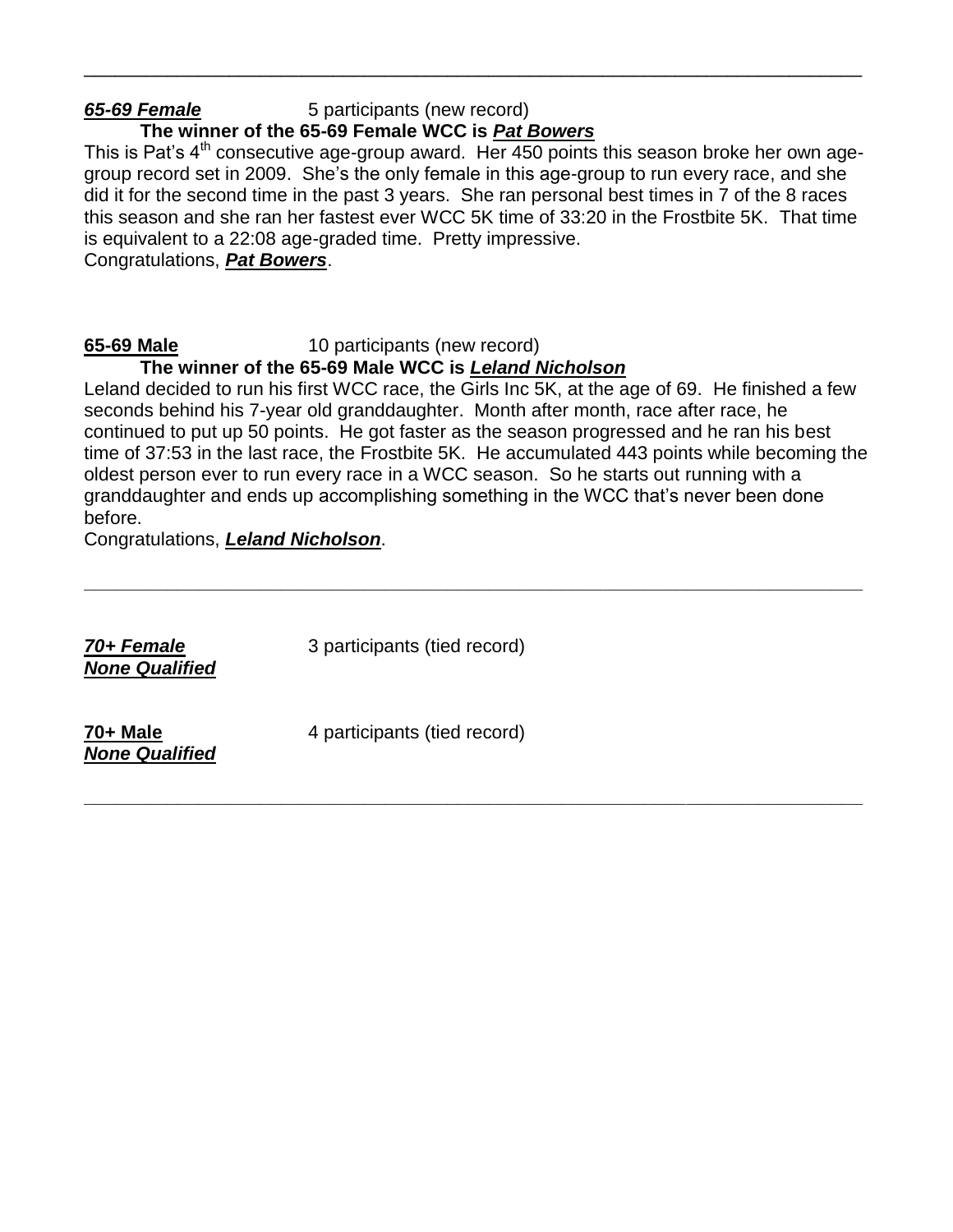### *Most Improved Runner:*

**This award is presented to the runner who makes the most improvement in racing speed over the course of the season. It's a shame that there is only one award to be given for improvement, because there were a lot of runners who made great improvement. The first requirement to receive this award is to run at least 3 races. A record 341runners met that requirement. As the list was whittled away, it became apparent that one runner stood out from the field.** 

**The Most Improved Runner of 2011 ran in every race. She started her season with a personal record that was 1:50 faster than she had ever run before, placing 5th overall in the Girls Inc 5K. You wouldn't think that kind of early performance would leave much room for improvement. But in the mid-season Firefighter 5K she again PR'ed, taking her best time down by another 43 seconds, placing 3rd overall. After** *winning* **the Fall Foliage 5K, she finished the season by placing 2nd in the Frostbite 5K in 19:43, 1:22 faster than her Firefighter 5K time, and 2:05 faster than that opening Girls Inc. 5K performance.** 

**. . . the WCC Most Improved Runner for 2011 is** *Jenna Barker*

Previous PR - 23:38 2010 Frostbite 72.19 AG%

| Girls           | Fireworks IU-E |       | Jubilee               | FireF                        | Cope            | Turkey                  | Frost  |
|-----------------|----------------|-------|-----------------------|------------------------------|-----------------|-------------------------|--------|
| 21:48           | 22:10          | 22:46 | 24:28                 | 21:05                        | 23:13           | 28:37                   | 19:43  |
| $5^{\text{th}}$ |                |       | $\lambda^{\text{th}}$ | <b>PLS</b>                   | 1 <sup>st</sup> | $(20:265K$ equiv) $2nd$ |        |
| 76.33%          |                |       |                       | Age Graded % of World Record |                 |                         | 84.40% |

### *Wayne County Challenge Top 3 Awards:*

The awards for the Top 3 Overall Male & Female include these personally inscribed plaques . . . along with Visa gift cards of \$50 for  $3^{\text{rd}}$ , \$75 for  $2^{\text{nd}}$  and \$100 for each of our Champions.

### *Third Overall Female*

### **The winner of Third Place Overall WCC Female is** *Jenna Barker*

Only 11 years old, Jenna ran every race and earned 1131 points. She started the season off by running the Girl Inc 5K in a personal best 21:48, nearly 2 minutes faster than her PR of 2010, earning Top-5 points for the first time. She earned Top-5 points again at Hagerstown where she placed  $4<sup>th</sup>$ . She placed  $3<sup>rd</sup>$  overall in the Firefighter 5K, then won her first WCC race when she ran the tough Fall Foliage 5K at the Cope Center in 23:13. She placed 3<sup>rd</sup> overall in the Turkey Chase 7K, and 2nd overall in the Frostbite 5K where she ran a personal best time of 19:43 to cap an amazing season. All that, and she'll start the 2012 season as a 12 year old. What potential!

Congratulations, *Jenna Barker*.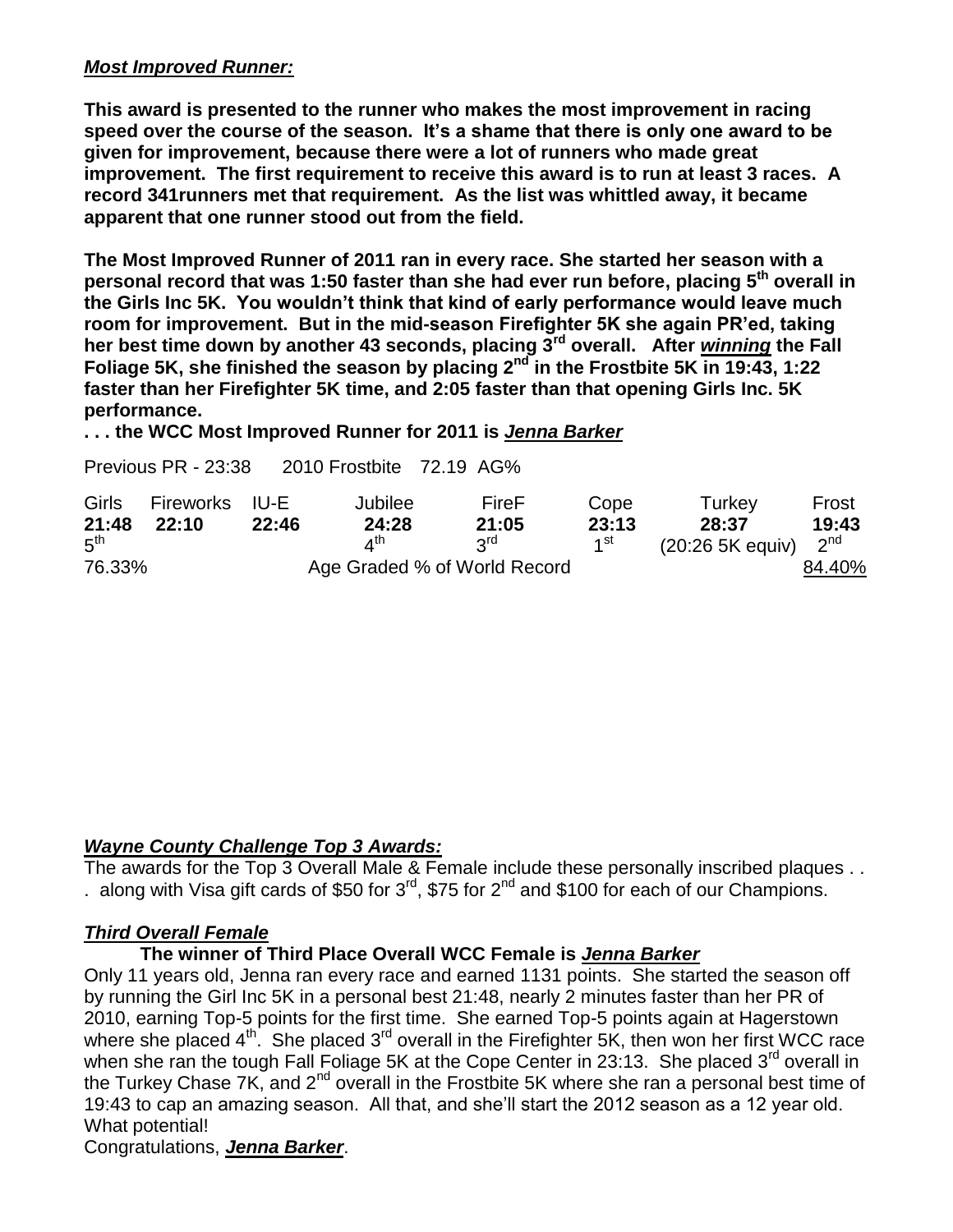### **Third Overall Male**

### **The winner of Third Place Overall WCC Male is** *Brad Pitcher*

Having participated in WCC races since our beginning in 2003, Brad had his best season ever at age 41. He ran every race, accumulating 580 points. He continued to get faster as the season progressed, running his WCC personal best time of 19:47 in the Firefighter 5K, and eventually lowering that PR by another 18 seconds when he finished the season with a 19:29 in the Frostbite 5K. In fact, he ran PRs in each of the last five races, with his Turkey Chase 7K time of 27:48 beating his previous Turkey Chase PR by nearly 3 minutes. Having won the 40- 44 age-group last year, he put together a "next level" season to earn this 3<sup>rd</sup> Overall award. Congratulations, *Brad Pitcher*.

### *Second Overall Female*

### **The winner of Second Place Overall WCC Female is** *Hayley Rogers*

Hayley earned 1150 points while participating in 6 races. She gained Top-5 points 5 times, placing  $3^{rd}$  in both Glen Miller Park races, the Fireworks 5K and the Frostbite 5K. She placed  $2^{nd}$  in the Turkey Chase 7K. She placed 1<sup>st</sup> in two races on grass and dirt, the IU-East Run with the Wolves 5K and the Hagerstown Jubilee Days 5K. As a sophomore at Hagerstown High School, she won both the Connersville Sectional and the Rushville Regional XC meets, leading her team to the Carmel Semi-State, where she ran a 19.06.7 for  $16<sup>th</sup>$  place in the state's toughest semi-state, a heart-breaking six tenths of a second out of qualifying for the state meet. She has a great future as a distance runner, with her promising high school career only beginning.

### Congratulations, *Hayley Rogers*.

Because of IHSAA regulations regarding amateur status of Indiana high school athletes, Hayley will not be accepting the \$75 Visa card.

### **Second Overall Male**

### *The winner of Second Place Overall WCC Male is Bryson Stevens*

Bryson ran in 5 races, accumulating 708 points. He earned Top-5 points in four of the five races, his lowest finish of the season coming in the very competitive Frostbite 5K when he placed 6th, one second out of Top-5 points. He placed  $2^{nd}$  in the IU-East Run with the Wolves  $5K$  and  $2<sup>nd</sup>$  in the Hagerstown Jubilee Days  $5K$ , just one second behind the winner. He ran his best WCC time of 17:55 in the Fireworks 5K. As a senior at Northeastern High School, he led his XC team to a Tri-Eastern Conference Championship and placed  $7<sup>th</sup>$  in the Connersville Sectional with a time of 17:36, helping his team advance to the Rushville Regional. He's a very talented, hard-working, dedicated and successful young runner.

### Congratulations, *Bryson Stevens*.

Because of IHSAA regulations regarding amateur status of Indiana high school athletes, Bryson will not be accepting the \$75 Visa card.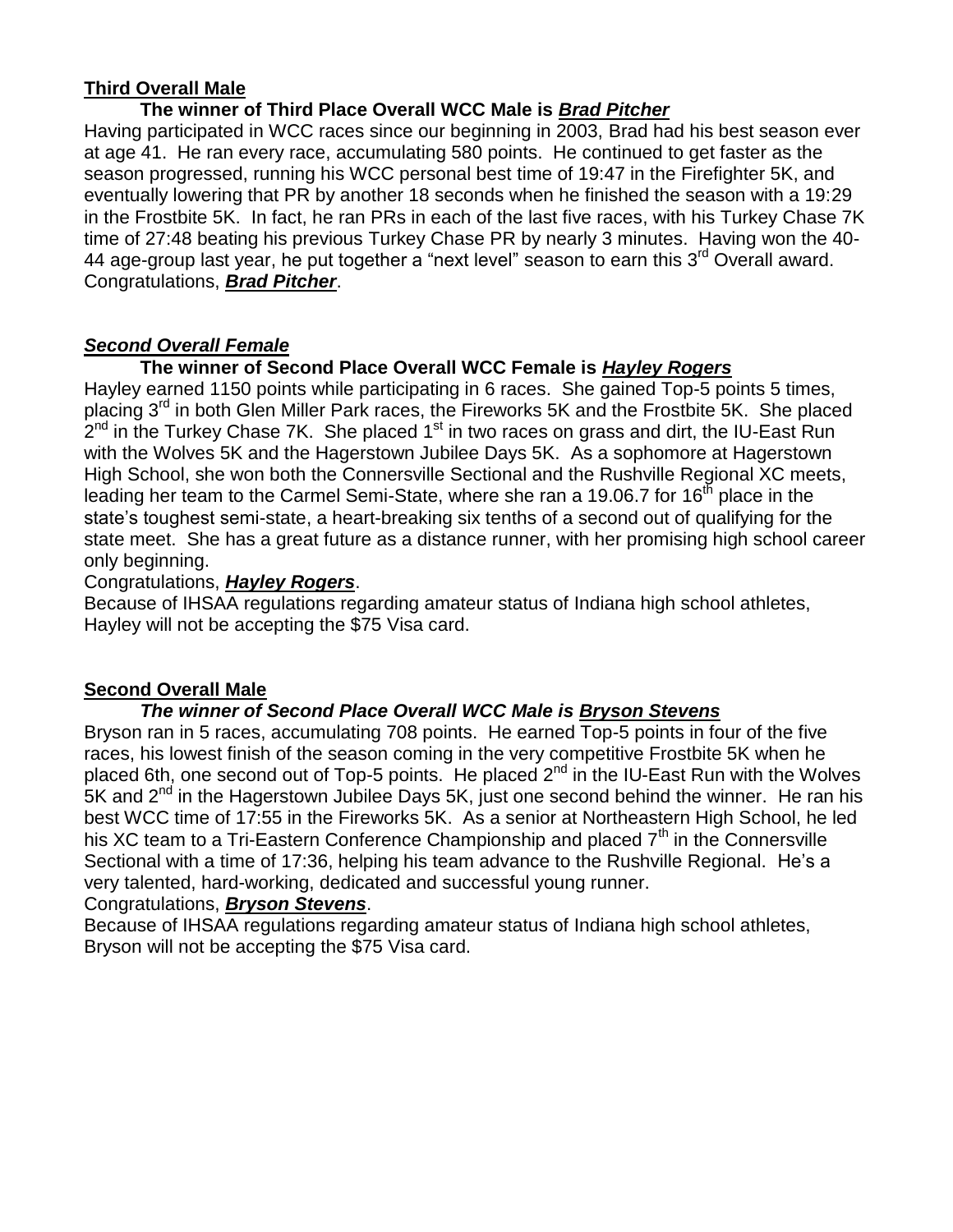### *Female and Male WCC Champions*

*Lots of runners have talent. But it takes hard work to become a champion. These are two of the hardest working runners around. If you haven't been inspired this season by the performances of these two WCC Champions, then maybe you just haven't been paying attention! Or maybe you're just too far back in the pack to see these runners finish races. Let me tell you, they're inspiring. The WCC is honored to have such impressive individuals representing us as champions of the 2011 WCC race series.*

### *Female WCC Champion*

### **The Female Champion of the WCC is** *Kristina Tabor*

Kristina defended her 2010 WCC championship by earning a record 1616 points, breaking her own record of 1344 set last season. She ran in 6 races, winning 4 of them, placing second in the other two. Over the past 3 seasons, she has won 11 WCC races. After setting two course records last season, she continued to add to her WCC legacy, setting two more WCC course records at the end of this season when she ran 26:20 in the Turkey Chase 7K and 18:26 in the Frostbite 5K. She has demonstrated for all to see how the combination of talent and hard work and more hard work and determination can produce record breaking championship results. Congratulations, *Kristina Tabor*.

### **Male WCC Champion**

### **The Male Champion of the WCC is** *Terry Yandl*

This is his 3rd WCC Championship, having previously won championships in 2007 & 2008. Terry just keeps doing amazing things as a distance runner. He continues to get faster. Consider this: He started this WCC season by winning the Girls Inc 5K in 17:29, his fastest ever 5K time in a WCC race. Two weeks later, he ran the Bayshore Marathon in Michigan in 2:49:59, his fastest marathon time of his life, placing in the top 20. I don't know exactly how rare it is to see a 5K PR and a marathon PR two weeks apart . . . at age 45, but I'm willing to venture that it's extremely rare. He became the only male to win two WCC races this season when he won the Firefighter 5K in 17:42. He accumulated 791 points, finishing his season by earning volunteer points for his help with the Turkey Chase 7K, a few days after running the Indianapolis Monumental Marathon in about 3 hours. He's an extraordinary distance running talent who just works hard and gets better.

Congratulations, *Terry Yandl*.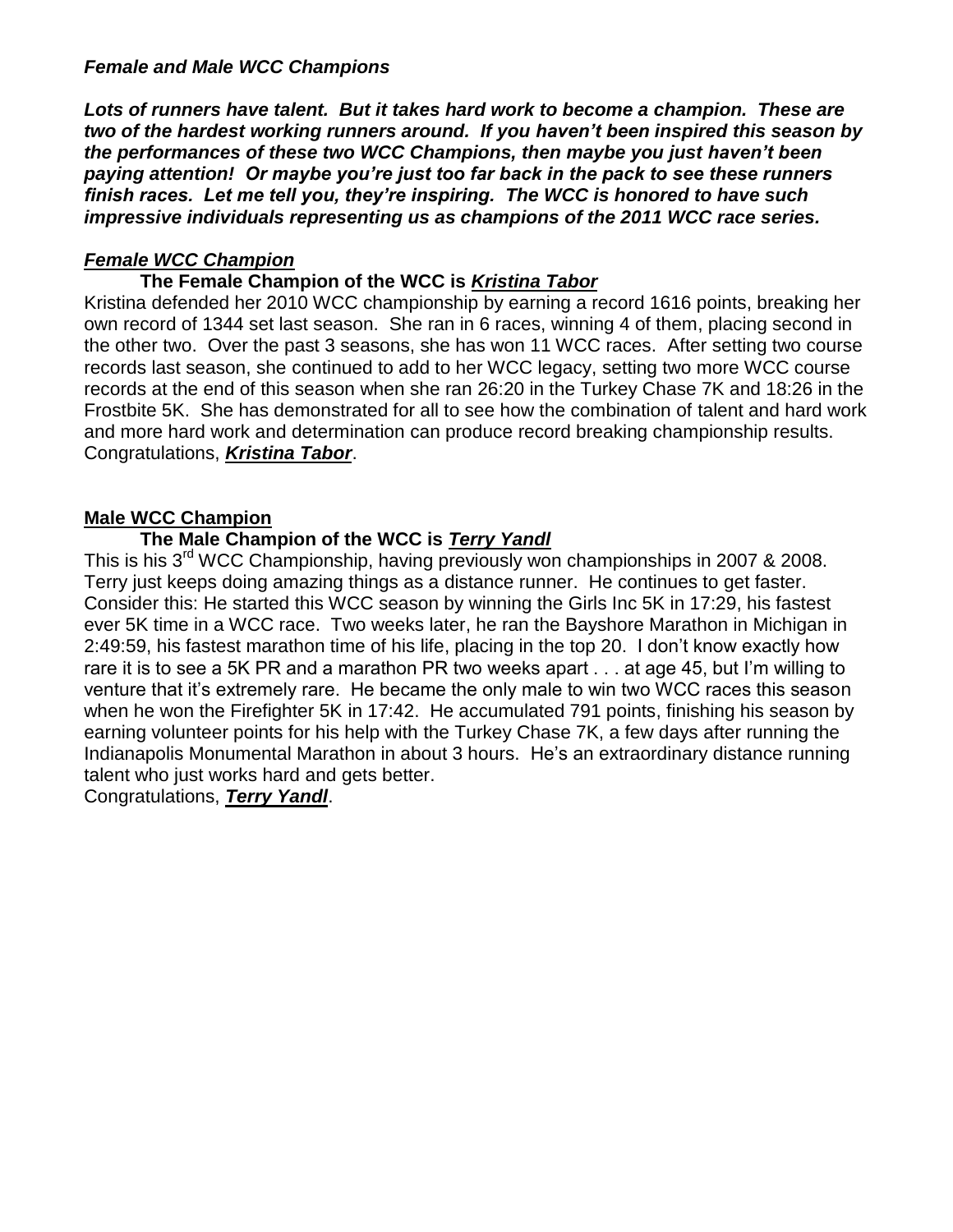**This year, a record 75 runners participated in every race, 16 more than last year.** 

**In special recognition of their achievement, the WCC Committee each year rewards and honors every-race runners with the presentation of a certificate and a specially designed t-shirt. For many, participation in every race has become THE challenge of the WCC. Knowing how difficult it is to do, I'm amazed each season how many people make the commitment to participate in every race. These people are the foundation of the WCC's success, inspiring others to believe that this is a challenge within reach of anyone willing to maintain the persistence and dedication to see it through. This t-shirt cannot be purchased. It must be earned. It represents an accomplishment as a runner, it represents a level of support given to the beneficiaries of the WCC races, but it also seems to represents something magical, a sense of accomplishment, pride, fulfillment. The WCC greatly appreciates these runners' commitment to our race series and the beneficiaries of the races greatly appreciate the financial support this participation generates.** 

**I'll name the recipients by age-group . . . and we'd like to get pictures by age-group.**

*12 & Under Female* **rd Erica Barker - at 9-years old, the youngest female ever to run every race. nd Elizabeth Farmer - also 9-year old, she's just 4 wks older than Erica. st Sarah Dickman rd Overall - Jenna Barker - 2 nd consecutive every-race award**

**12 & Under Male rd Austin Farlow - At 8 years old, he's the youngest person ever to run every race. nd Nathan Dickman st Gabe Beatty**

*16-18 Female* **1 st Sasha York**

*19-24 Female* **rd Megan Frame nd Mariah Seals st Tonya Paxton - 5 th consecutive every-race award**

**\_\_\_\_\_\_\_\_\_\_\_\_\_\_\_\_\_\_\_\_\_\_\_\_\_\_\_\_\_\_\_\_\_\_**

**\_\_\_\_\_\_\_\_\_\_\_\_\_\_\_\_\_\_\_\_\_\_\_\_\_\_\_\_\_\_\_\_\_\_**

*\_\_\_\_\_\_\_\_\_\_\_\_\_\_\_\_\_\_\_\_\_\_\_\_\_\_\_\_\_\_\_\_\_\_*

**\_\_\_\_\_\_\_\_\_\_\_\_\_\_\_\_\_\_\_\_\_\_\_\_\_\_\_\_\_\_\_\_\_\_**

**19-24 Male 3 rd Jonathan Geise 1 st Kyle Frost - 3 rd consecutive every-race award**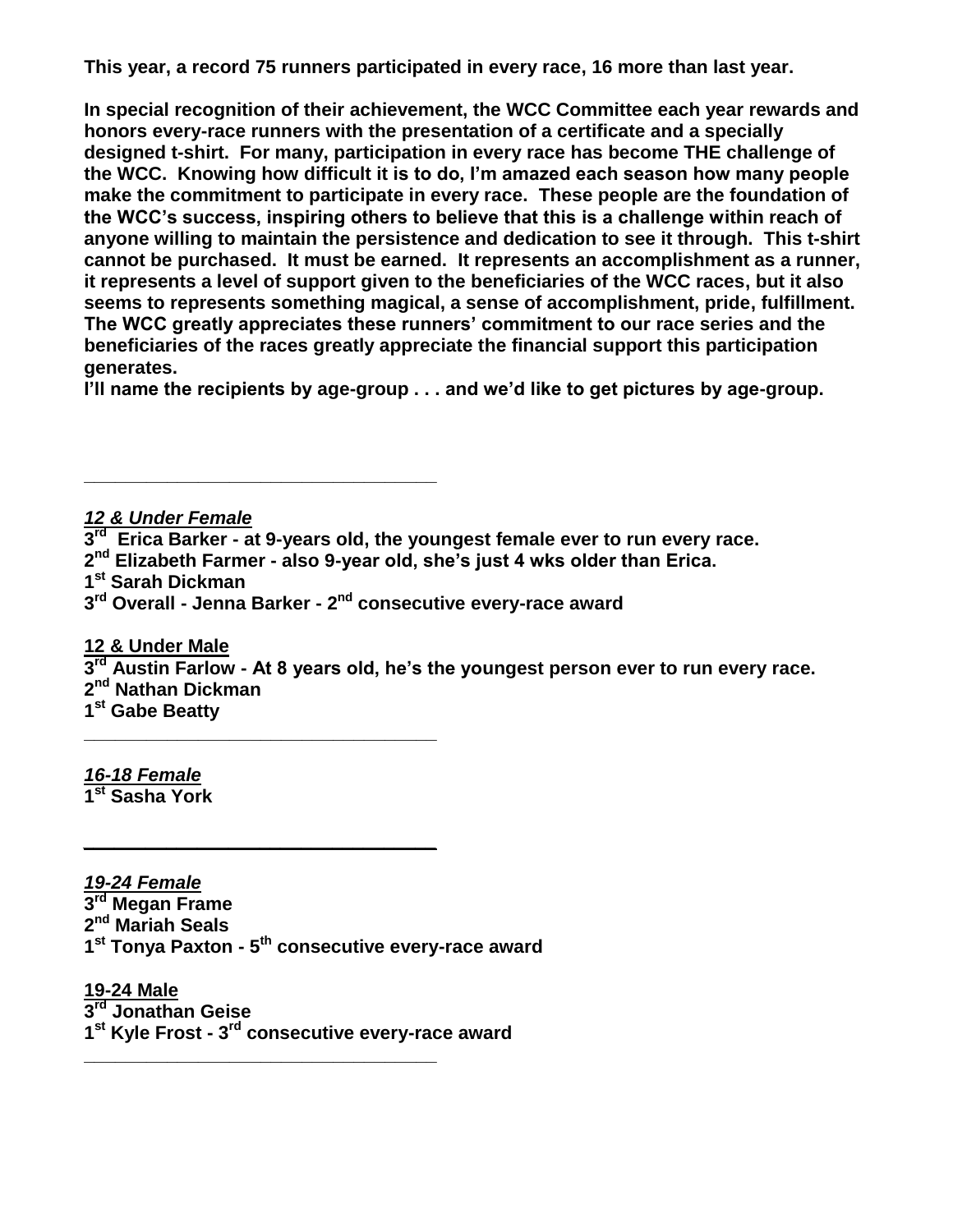*25-29 Female* **rd Heather Wampole nd Manda Light st Nicole Andreas**

*\_\_\_\_\_\_\_\_\_\_\_\_\_\_\_\_\_\_\_\_\_\_\_\_\_\_\_\_\_\_\_\_\_\_*

**\_\_\_\_\_\_\_\_\_\_\_\_\_\_\_\_\_\_\_\_\_\_\_\_\_\_\_\_\_\_\_\_\_\_**

**25-29 Male**

 **th Jasson Wickman - 2 nd consecutive every-race award rd Jeremy Browning nd Dean Knapp st Sean Andreas**

*30-34 Female* **th Jennifer Moistner th Kelly Clark - 2 nd every-race award rd Lindsay Boatright - 5 th consecutive every-race award nd Kelly Dungan st Quyen Wolfe** 

**30-34 Male rd Dave Snow - 2 nd consecutive every-race award nd Matt Amos st Matt Logston \_\_\_\_\_\_\_\_\_\_\_\_\_\_\_\_\_\_\_\_\_\_\_\_\_\_\_\_\_\_\_\_\_\_**

*35-39 Female* **th Tammy Farmer th Beth Beatty th Cindy Elzemeyer rd Jessica Gabbard nd Christie Larsen 35-39 Male th Joe Wilmot th Joe Farlow th Del Cofield rd Jesse Jaynes nd Dennis Nicholson - 2 nd consecutive every-race award st Brian Schleeper \_\_\_\_\_\_\_\_\_\_\_\_\_\_\_\_\_\_\_\_\_\_\_\_\_\_\_\_\_\_\_\_\_\_**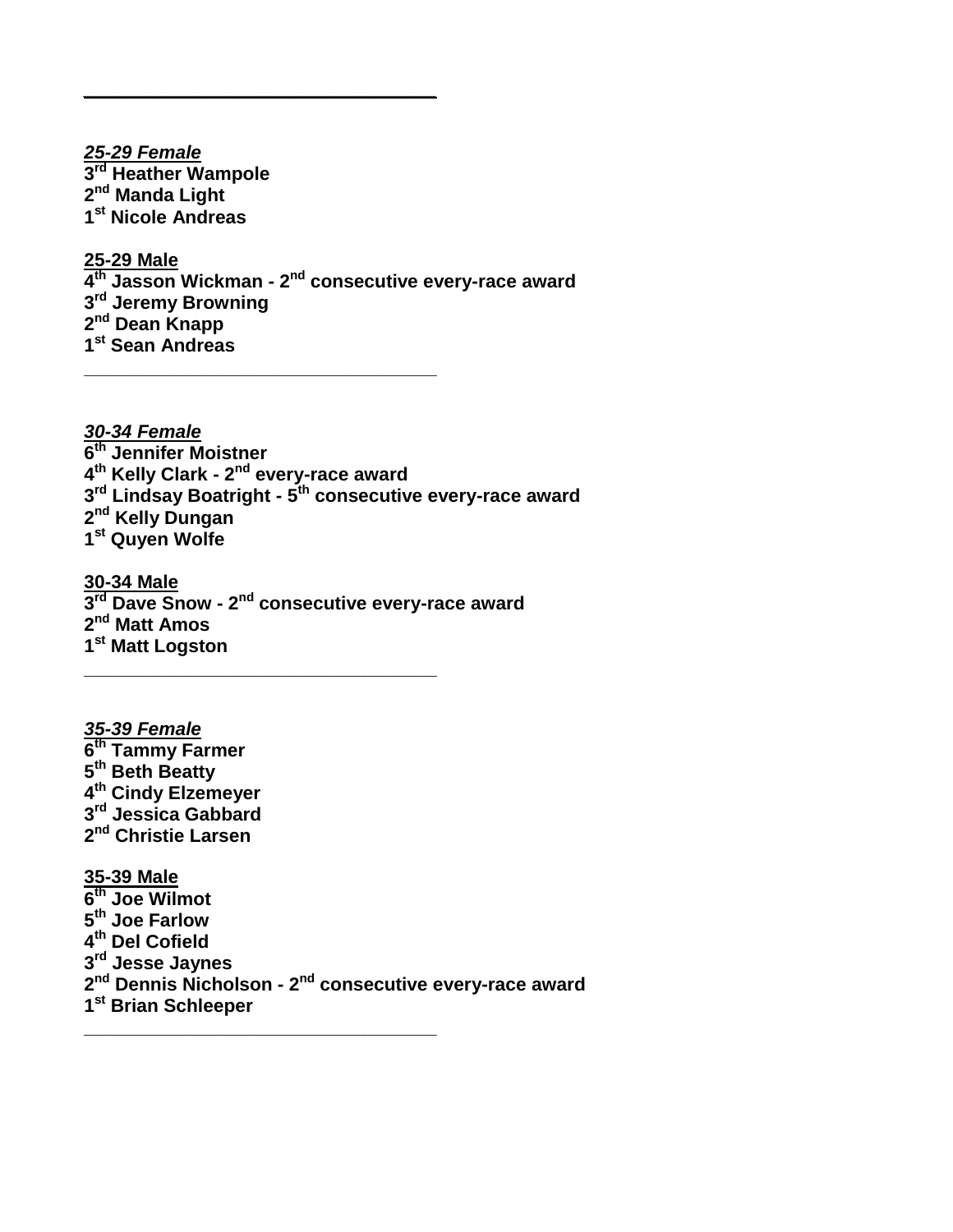*40-44 Female* **rd Juanita Jenkins nd Aimee VanMiddlesworth**

\_\_\_\_\_\_\_\_\_\_\_\_\_\_\_\_\_\_\_\_\_\_\_\_\_\_\_\_\_\_\_\_\_\_\_\_

**\_\_\_\_\_\_\_\_\_\_\_\_\_\_\_\_\_\_\_\_\_\_\_\_\_\_\_\_\_\_\_\_\_\_**

**40-44 Male th John Campbell th Jack Frech th Chris Larsen rd Don Beatty nd Joel Flora - 2 nd consecutive every-race award st Jim Migoski rd Overall Brad Pitcher - 3 rd consecutive every-race award**

### *45-49 Female*

- **th Jane Barker**
- **th Brenda Baumer - 3 rd consecutive every race award, despite cancer treatment.**
- **th Angie Witham**
- **th Judy Pierce - 6 th consecutive every-race award**
- **rd Melanie McDaniel**
- **nd Kimberly Hall - 2 nd consecutive every-race award**
- **st Anita Dwenger**

### **45-49 Male**

- **th Curt Spaulding**
- **rd Kevin Shelly - 9 th consecutive every-race award. Has never missed - 74 WCC races.**
- **nd Todd Barker - 2 nd consecutive every-race award**

**\_\_\_\_\_\_\_\_\_\_\_\_\_\_\_\_\_\_\_\_\_\_\_\_\_\_\_\_\_\_\_\_\_\_**

**\_\_\_\_\_\_\_\_\_\_\_\_\_\_\_\_\_\_\_\_\_\_\_\_\_\_\_\_\_\_\_\_\_\_**

**st Steve Walkotte - 6 th every race award, 2nd consecutive**

*50-54 Female*

- **th Pam Dailey**
- **nd Shelia Campbell**
- **st Belinda Gray - 2 nd consecutive every-race award**

**50-54 Male**

**th Greg Kurtz - 5 th every-race award, 4th consecutive**

**rd Rod Waltz - 5 th every-race award, 4th consecutive**

- **nd Ray Blevins - 3 rd consecutive every-race award**
- **st Ron Bauman**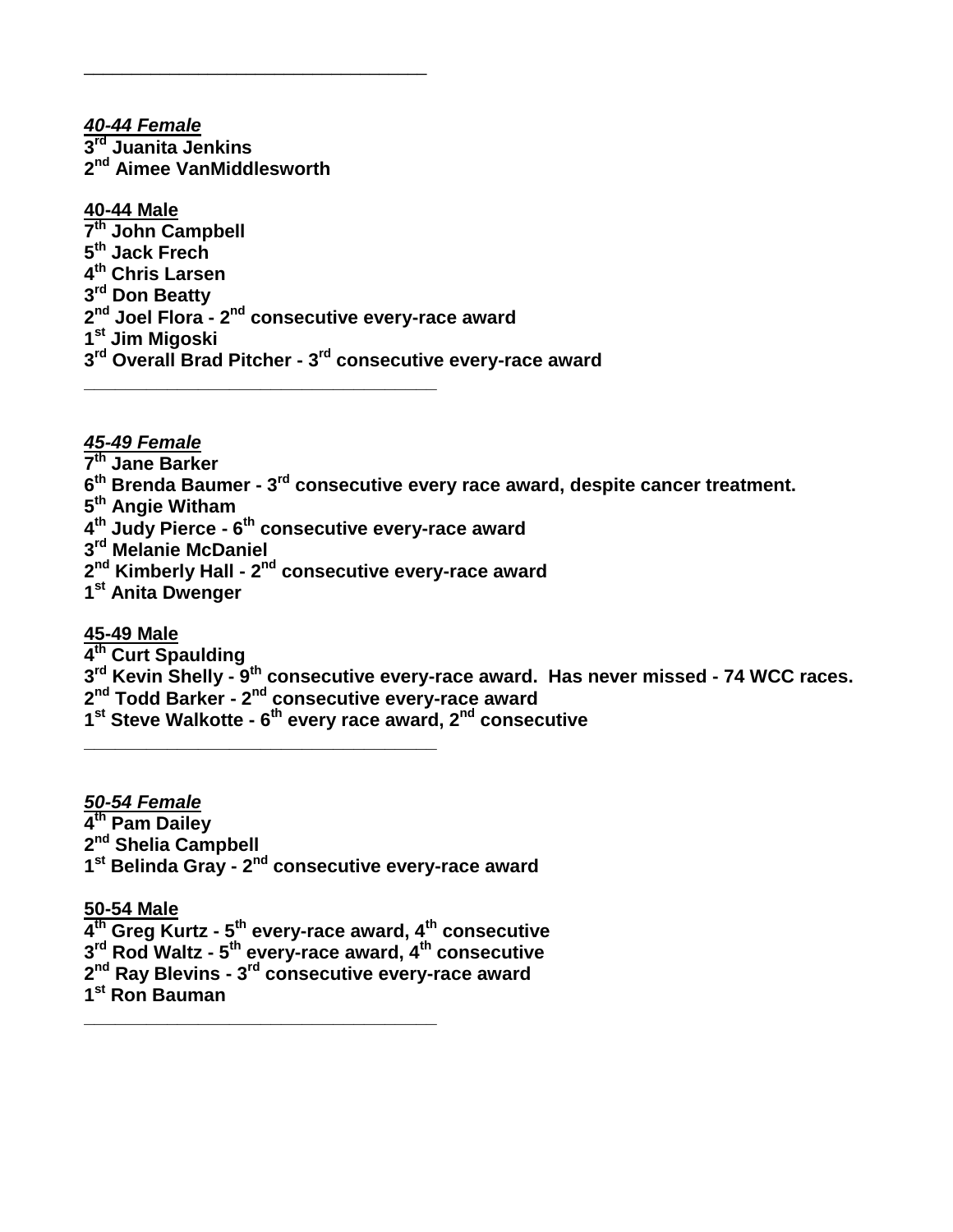*55-59 Female* **rd Denise Snow nd Mary Griffin st Sarah Geise - 2 nd consecutive every-race award**

**\_\_\_\_\_\_\_\_\_\_\_\_\_\_\_\_\_\_\_\_\_\_\_\_\_\_\_\_\_\_\_\_\_\_**

**\_\_\_\_\_\_\_\_\_\_\_\_\_\_\_\_\_\_\_\_\_\_\_\_\_\_\_\_\_\_\_\_\_\_**

**55-59 Male 2 nd Tom Carrico - 4 th consecutive every-race award 1 st Ron Lindley - 2 nd every-race award**

*60-64 Female* **1 st Yvona Wolfe** 

**60-64 Male 1 st Chuck Wolfe**

### *65-69 Female*

**1 st Pat Bowers - 2 nd every-race award**

**\_\_\_\_\_\_\_\_\_\_\_\_\_\_\_\_\_\_\_\_\_\_\_\_\_\_\_\_\_\_\_\_\_\_**

**\_\_\_\_\_\_\_\_\_\_\_\_\_\_\_\_\_\_\_\_\_\_\_\_\_\_\_\_\_\_\_\_\_\_**

### **65-69 Male**

**1 st Leland Nicholson - at 69 years old, the oldest person ever to run every race.**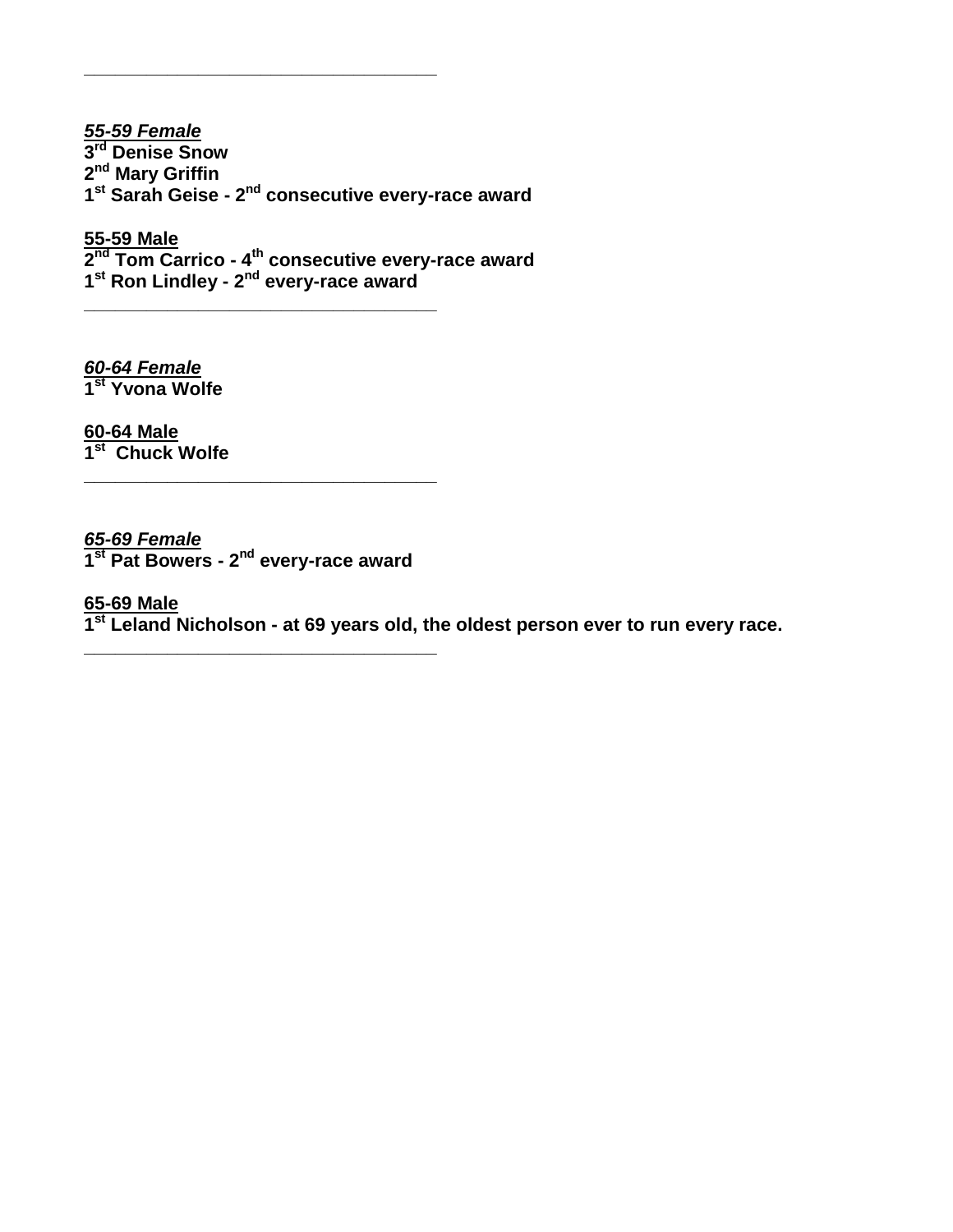**Each year at this time I enjoy presenting a few of my favorite quotes that I relate to both running and life. In choosing the quotes, I look for ideas that I consider fundamental truths, expressing wisdom in a way that's pleasing to me. So it's my hope that at least some of these quotes are pleasing to you, and will inspire you in both your life and your running.** 

### *From ~ Bill Kirby:*

**I run so my goals in life will continue to get bigger instead of my belly.**

### *From ~ Howard Thurman:*

**Don't ask what the world needs. Ask what makes you come alive, and go do it. Because what the world needs is people who have come alive.**

### *From ~ Andrew Carnegie:*

**People rarely succeed unless they have fun in what they are doing.**

### *From ~ Fred Lebow:*

**In running, it doesn't matter whether you come in first, in the middle of the pack or last. You can say, "I have finished." There is a lot of satisfaction in that.**

### *From ~ Leslie Nielsen:*

**Doing nothing is very hard to do . . . you never know when you're finished.**

### *From ~ Benjamin Franklin:*

**Energy and persistence conquer all things.**

### *From ~ Earnest Shackleton:*

**By endurance we conquer.**

### *From ~ William Shakespeare:*

**Why should our endeavour be so loved, and the performance so loathed?**

### *From ~ Henry Wadsworth Longfellow:*

**It is a sublime thing to suffer and be stronger.**

### *From ~ Napoleon Hill:*

**Effort fully releases its reward after a person refuses to quit.**

### *From ~ Albert Einstein:*

**All that is valuable in human society depends upon the opportunity for development accorded the individual.**